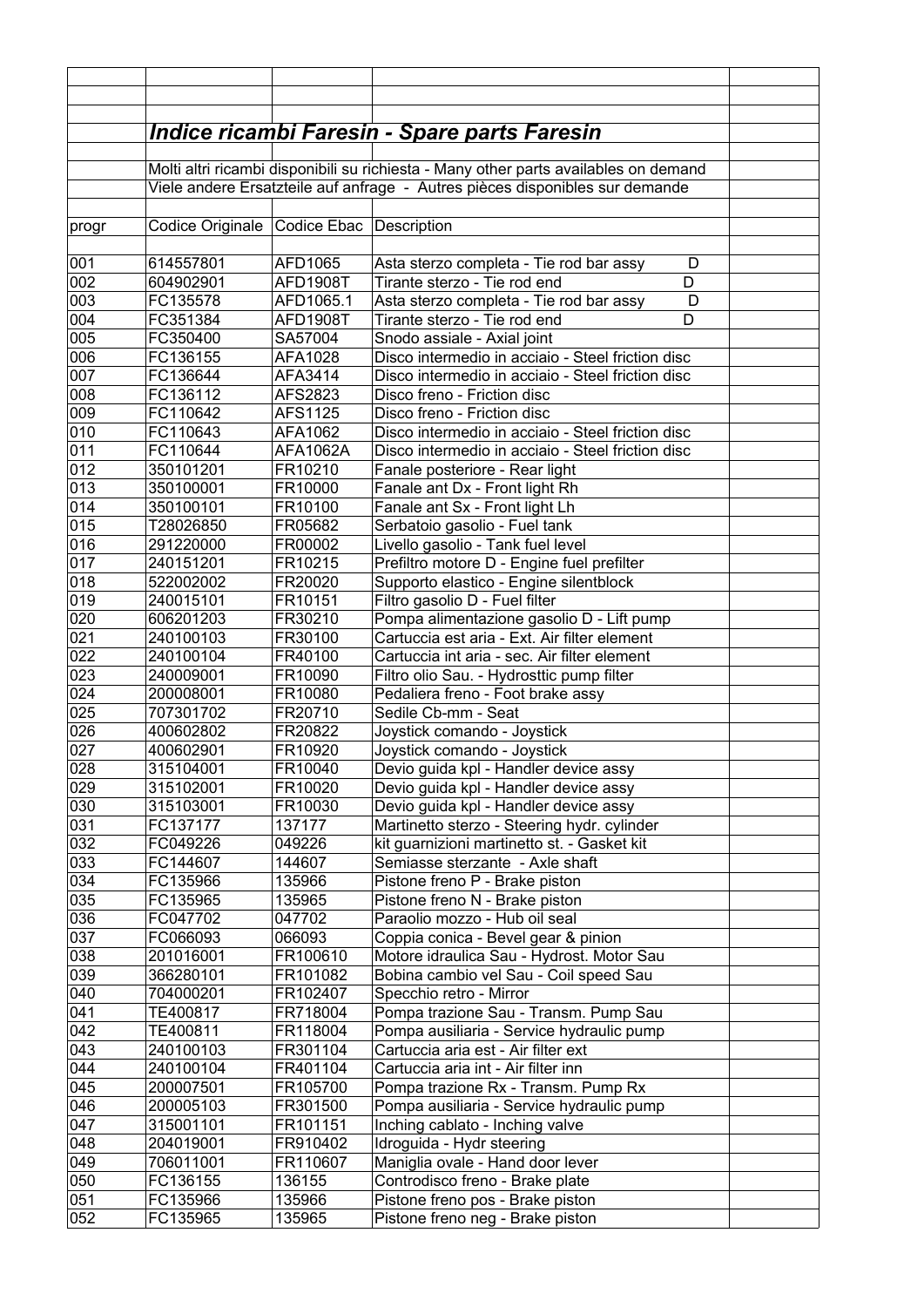|            | Indice ricambi Faresin - Spare parts Faresin                                         |                  |                                                                         |  |  |  |
|------------|--------------------------------------------------------------------------------------|------------------|-------------------------------------------------------------------------|--|--|--|
|            | Molti altri ricambi disponibili su richiesta - Many other parts availables on demand |                  |                                                                         |  |  |  |
|            | Viele andere Ersatzteile auf anfrage - Autres pièces disponibles sur demande         |                  |                                                                         |  |  |  |
| progr      | Codice Originale Codice Ebac Description                                             |                  |                                                                         |  |  |  |
|            |                                                                                      |                  |                                                                         |  |  |  |
| 053        | FC047702                                                                             | 047702           | Paraolio mozzo - Hub oil seal                                           |  |  |  |
| 054<br>055 | FC066285<br>FC028370                                                                 | 066285<br>028370 | Treno planetari - Planetary carrier<br>Kit rullini - Roller bearing kit |  |  |  |
| 056        | FC135947                                                                             | 135947           | Ingranaggio - Gear                                                      |  |  |  |
| 057        | FC25296                                                                              | 25296            | Paraolio - Oil seal                                                     |  |  |  |
| 058        | FC145050                                                                             | 145050           | Paraolio - Oil seal                                                     |  |  |  |
| 059        | FC049226                                                                             | 049226           | kit guarnizioni martinetto st. - Gasket kit                             |  |  |  |
|            |                                                                                      |                  |                                                                         |  |  |  |
|            |                                                                                      |                  |                                                                         |  |  |  |
|            |                                                                                      |                  |                                                                         |  |  |  |
|            |                                                                                      |                  |                                                                         |  |  |  |
|            |                                                                                      |                  |                                                                         |  |  |  |
|            |                                                                                      |                  |                                                                         |  |  |  |
|            |                                                                                      |                  |                                                                         |  |  |  |
|            |                                                                                      |                  |                                                                         |  |  |  |
|            |                                                                                      |                  |                                                                         |  |  |  |
|            |                                                                                      |                  |                                                                         |  |  |  |
|            |                                                                                      |                  |                                                                         |  |  |  |
|            |                                                                                      |                  |                                                                         |  |  |  |
|            |                                                                                      |                  |                                                                         |  |  |  |
|            |                                                                                      |                  |                                                                         |  |  |  |
|            |                                                                                      |                  |                                                                         |  |  |  |
|            |                                                                                      |                  |                                                                         |  |  |  |
|            |                                                                                      |                  |                                                                         |  |  |  |
|            |                                                                                      |                  |                                                                         |  |  |  |
|            |                                                                                      |                  |                                                                         |  |  |  |
|            |                                                                                      |                  |                                                                         |  |  |  |
|            |                                                                                      |                  |                                                                         |  |  |  |
|            |                                                                                      |                  |                                                                         |  |  |  |
|            |                                                                                      |                  |                                                                         |  |  |  |
|            |                                                                                      |                  |                                                                         |  |  |  |
|            |                                                                                      |                  |                                                                         |  |  |  |
|            |                                                                                      |                  |                                                                         |  |  |  |
|            |                                                                                      |                  |                                                                         |  |  |  |
|            |                                                                                      |                  |                                                                         |  |  |  |
|            |                                                                                      |                  |                                                                         |  |  |  |
|            |                                                                                      |                  |                                                                         |  |  |  |
|            |                                                                                      |                  |                                                                         |  |  |  |
|            |                                                                                      |                  |                                                                         |  |  |  |
|            |                                                                                      |                  |                                                                         |  |  |  |
|            |                                                                                      |                  |                                                                         |  |  |  |
|            |                                                                                      |                  |                                                                         |  |  |  |
|            |                                                                                      |                  |                                                                         |  |  |  |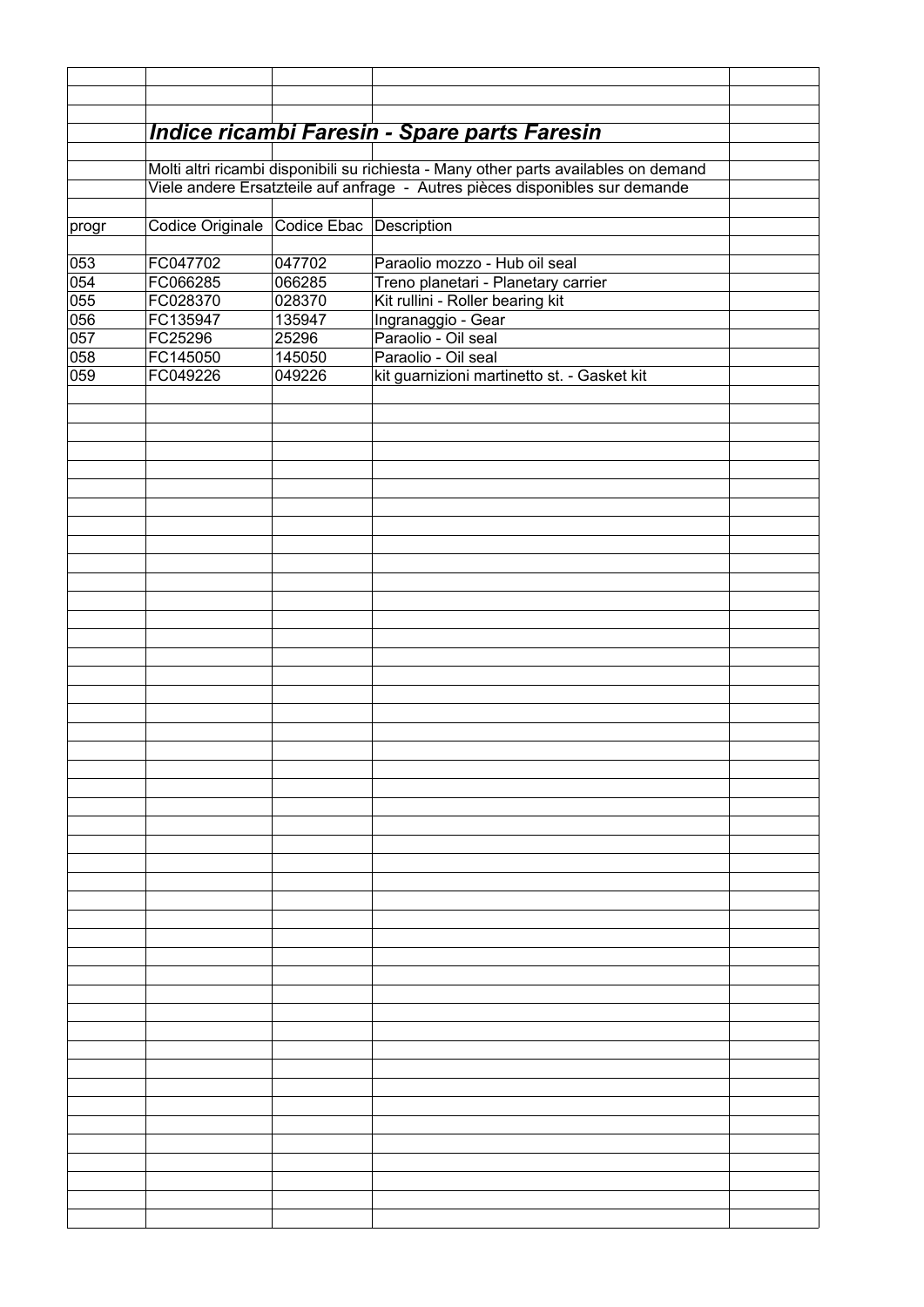| <b>RICAMBI</b><br><b>EBAC</b> | Ricambi Faresin |             | Spare parts Faresin |  |
|-------------------------------|-----------------|-------------|---------------------|--|
|                               |                 |             | 72,9<br>122<br>225  |  |
| Ebac code                     |                 | Description |                     |  |
| AD3018                        | $Dx - Rh$       | Rear light  |                     |  |
| AD3019                        | $Sx - Lh$       | Rear light  |                     |  |
|                               |                 |             |                     |  |





*Ricambi EBAC Via M. Buonarroti N° 11 - 42023 - Cadelbosco Sopra - Reggio Emilia - ITALY* www.ricambiebac.it - info@ricambiebac.it - P.I. 02481240352 - tel/fax +390522917720